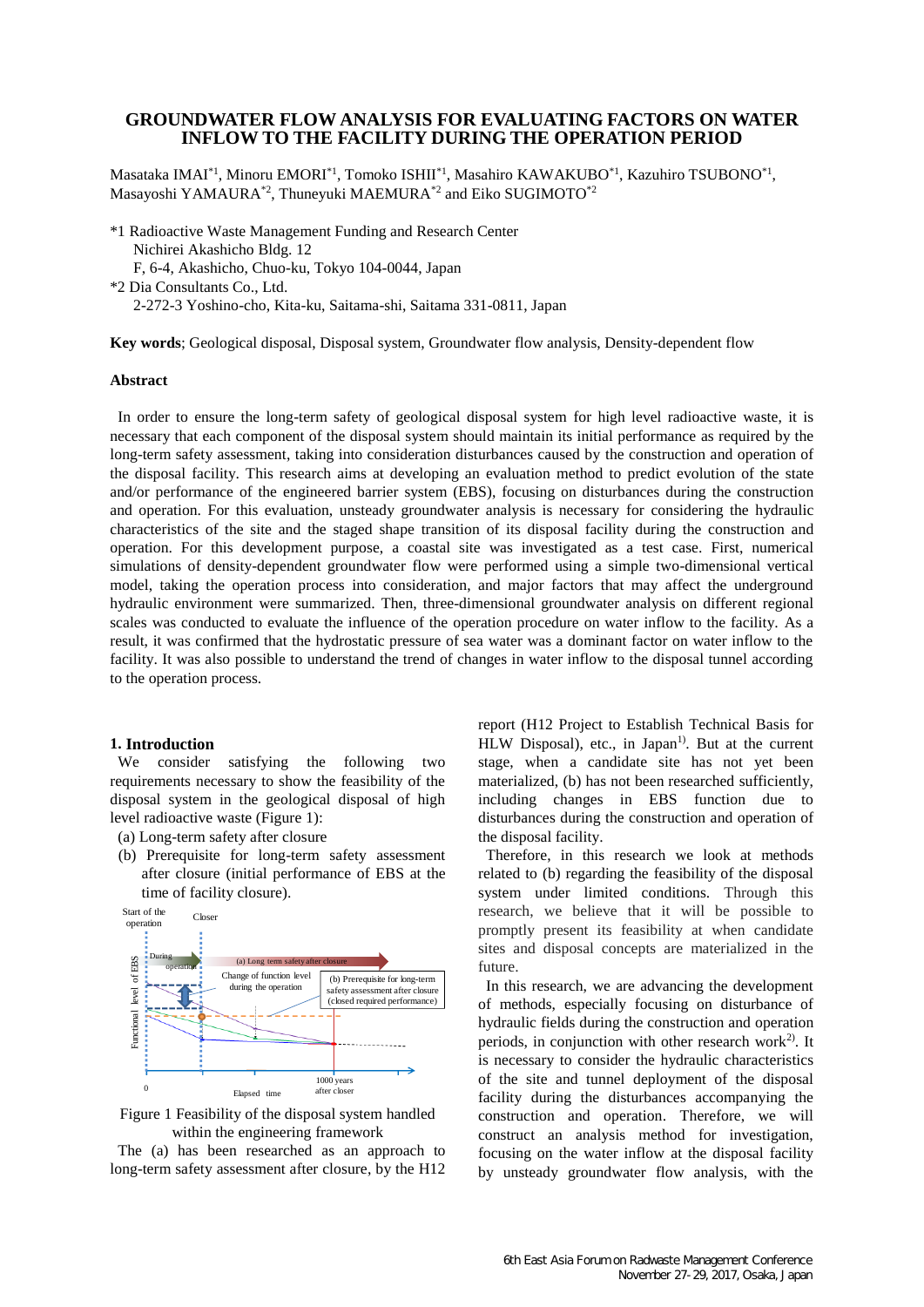coastal area as the test case, for the purpose of evaluating hydraulic fields during disturbances. The following three are set as concrete implementation items:

- (i) To understand the specific influence of the coastal area on the underground hydraulic environment.
- (ii) To grasp the influence of the operation procedure (disposal tunnel excavation) on the water inflow of the disposal tunnel.
- (iii) To present engineering measures to mitigate influence (countermeasure against water inflow, etc.).

This paper is the result of studies in the first year of 3-year plan, and it is part of the result of making an analysis model and summarizing examination of (i) and (ii) above.

The analysis code used for this series of studies are the seepage flow/advection dispersion analysis program Dtransu 2D・EL and Dtransu 3D・EL based on the finite element method.

# **2. Specific influence of the coastal area on the underground hydraulic environment**

We summarized the main factors that may affect the groundwater environment in the coastal area, to understand the influence on the disposal facility from the environment generally assumed for the coastal area of Japan. Based on the results, we analyzed the groundwater flow considering each factor, and studied the influence of each factor on the groundwater flow field around the disposal facility.

## **2.1 Influence of the operation procedure on the water inflow of the disposal tunnel**

The study group on technical issues of geological disposal at the coastal seabed, etc. (hereinafter referred to as "Coastal Study Group"), reported that items to be considered in the coastal geological environment are sea level variation, seawater/freshwater interface, hydraulic fields and chemical fields<sup>3)</sup>. When selecting what seems to have a great influence on the water inflow of the disposal facility during the operation period, seawater/freshwater interface and hydraulic fields are notable.

The seawater/freshwater interface is supposed to have a shape protruding toward the sea side from near the shoreline because of the density difference between salt water and fresh water. The seawater/freshwater interface clearly separates the hydraulic field of fresh water and salt water, and a unique hydraulic field is formed near the seawater/freshwater interface. For this reason, the positional relationship between the disposal facility and the seawater/freshwater interface is an important factor in considering the influence of the hydraulic field around the disposal facility.

A small hydraulic gradient and the hydrostatic pressure of sea water in the hydraulic field can be considered as the unique environment of the coastal area. In Japan, due to large precipitation rate, the groundwater surface generally takes a shape conforming to the topography. The coastal area tends to have gentle slope, leading to a small hydraulic gradient and a slow groundwater flow velocity. In addition, the hydraulic gradient becomes small because the sea side has a constant water level. Thus, the hydraulic gradient is small in the coastal area both on the land side and the sea side, and the groundwater flow velocity in the area can be considered to be slow.

In addition, hydrostatic pressure equivalent to seawater (salt water density  $\times$  seawater depth) always acts on the coastal seabed. The depth of the disposal facility is based on the depth from the seabed, and in general the depth of the seabed becomes greater going from the shoreline out to sea. In other words, it is considered that the water pressure on the facility increases as the location of the disposal facility goes toward the sea side.

These three items were considered as important factors that may affect the underground hydraulic environment, and their influences are evaluated by groundwater flow analysis as follows.

# **2.2 Groundwater flow analysis**

Assuming a period from the construction of the disposal facility to its closure, we conducted groundwater flow analysis for multiple cases combining each factor, and evaluated the influence of each factor on the water inflow volume of the disposal facility.

(a) Setting-analysis-case

The specific factors (the seawater/freshwater interface, the small hydraulic gradient, and the hydrostatic pressure of the seawater) in the coastal area shown in 2.1 are inseparable from the geographical position of the disposal facility. This makes it necessary to consider the location of the disposal facility for each analysis case.

The land side being within 20 km from the coastline from a transportation point of view and the sea side area being within 15 km from the coastline from the viewpoint of engineering were used as guides for examination. Base on this, we set the location of the disposal facility as being 2.5 km/15 km away from the shoreline to both the land side and the sea side.

To consider the influence of salt density, we also investigated the influence by presence/absence of density-dependent flow. Moreover, since the influence of the local heterogeneity of the hydraulic geological structure is assumed around the disposal facility, a case where caprock was provided for each disposal facility position was also examined. [Table 1](#page-2-0) shows the list of analysis cases.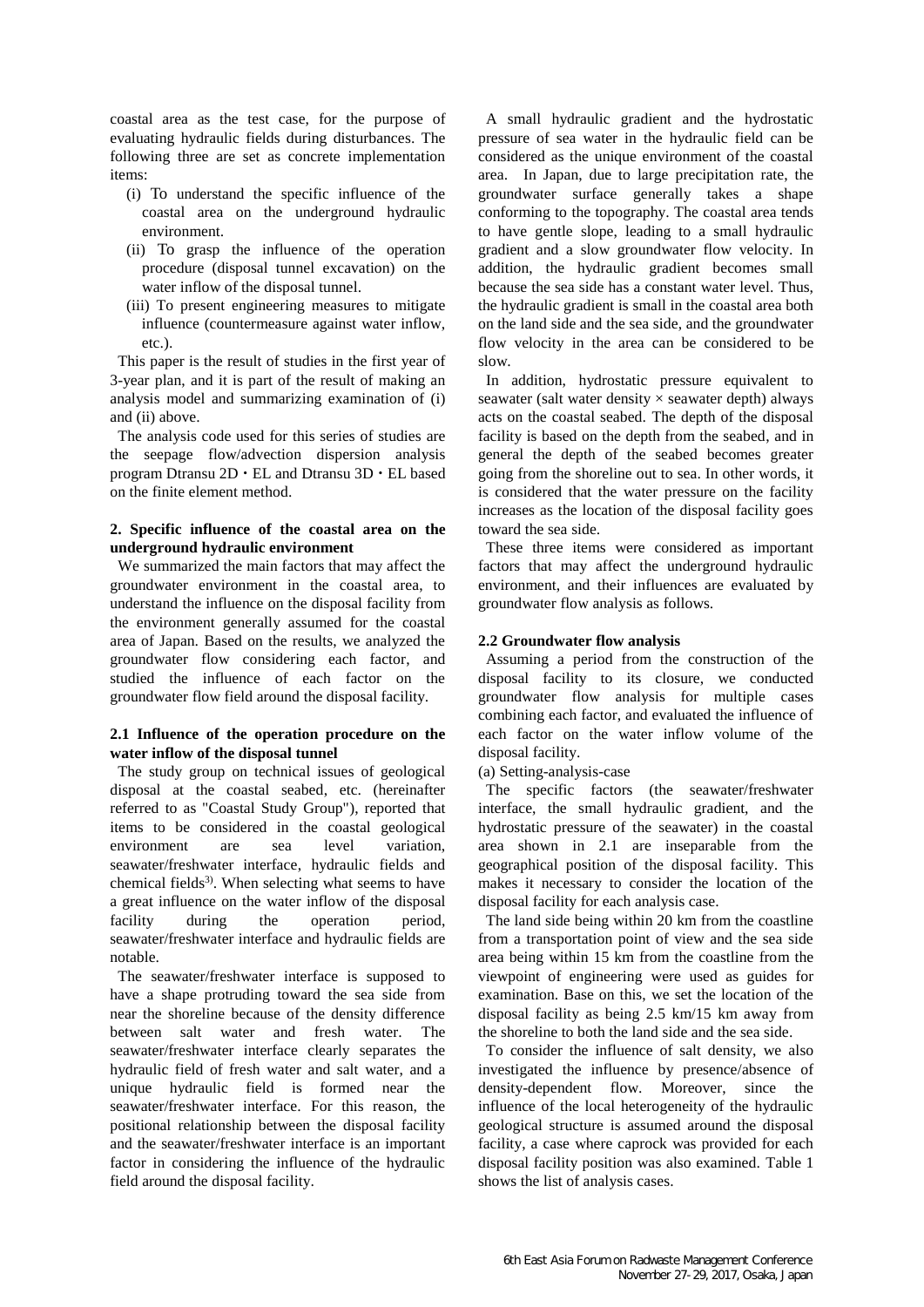<span id="page-2-0"></span>

| <b>Influence factor</b>                                          |         | Case name        |         |            |                  |
|------------------------------------------------------------------|---------|------------------|---------|------------|------------------|
| Geographical location of the<br>disposal facility                |         | $Land$ ( $U$ )   |         | Sea $(S)$  |                  |
| Horizontal distance from<br>shoreline (km)                       |         | 15.0             | 2.5     | 2.5        | 15.0             |
| Scale of the initial dynamic<br>water gradient near the facility |         | Large            | Small   | Very small |                  |
| Salt density                                                     | Caprock |                  |         |            |                  |
| Consider                                                         | None    | U <sub>2</sub> 1 | $U-1-1$ | $S-1-1$    | S <sub>2</sub> 1 |
| Not consider                                                     | None    | $U-2-2$          | $U-1-2$ | $S-1-2$    | $S2$ 2           |
| Consider                                                         | Exist   | $U-2-3$          | $U-1-3$ | $S-1-3$    | $S2-3$           |

Table 1 List of Analysis cases

#### (b) Hydraulic geological structure model

The hydrogeological structure was set to exclude influences peculiar to any particular area, due to the current situation in which a disposal candidate site is not yet specified in Japan. Specifically, the geological division was basically uniform, and a simple vertical two-dimensional model used. The terrain is roughly divided into terrestrial and oceanic areas, the sea side is divided into the continental slope of the coastal shelf and offshore areas, and the land side is divided into lowlands and plateaus, mountains and hills. The slope of the terrain was set using the median of the statistical data for each classification<sup>4)</sup>. The caprock was set at 200m above the disposal facility, with a width of 3,000m and a thickness of 100m in order to make it large enough for blocking the groundwater flow towards the facility. [Figure 2](#page-2-1) shows the analysis mesh that was set up. The permeability coefficient set for the analytical model was set to 2.3E-8 (m/s) for host rock, and one of the caprock was set to 1/100 thereof.



Figure 2 Analysis mesh diagram

<span id="page-2-1"></span>(c) Analysis conditions

In case of not considering salt density, the initial conditions before the construction of the facility were set to the result of the seepage flow analysis in steady state. In case of considering salt density, the initial conditions were set to the results of the washout analysis, in which density-dependent flow analysis were used changing the sea level from the state where the top of the land to the current shoreline. The washout analyses were conducted for building the seawater/freshwater interface (salt distribution) for the initial conditions. [Figure 3](#page-2-2) shows the salt concentration distribution in case of considering salt density.

Next, we conducted groundwater flow analysis in unsteady state that maintained the open condition of the tunnel until 100 years after constructing the disposal facility. The boundary conditions set are shown in [Figure 4.](#page-2-3)

<span id="page-2-2"></span>

#### <span id="page-2-3"></span>**2.3 Results and discussion**

Factors considered to influence the hydraulic environment around the facility in the coastal area were organized and the effects of each factor on the water inflow volume of the disposal facility were arranged based on groundwater flow analysis. [Figure](#page-3-0)  [5](#page-3-0) compares the total amount of water inflow at the disposal facility in each analysis case, and [Figure 6](#page-3-1) shows the time course of the amount of water inflow with/without consideration of caprock, from the start of excavation of the disposal tunnel to 100 years later. Based on these results, the following conclusions were obtained.

(i) Hydraulic gradient (initial groundwater flow velocity)

In cases where disposal facilities were installed at 15 km on the sea side with a small hydraulic gradient, the amount of water inflow at the disposal facility was larger than in other cases. Therefore, it is considered that the influence of the hydraulic gradient is relatively small as compared with the hydrostatic pressure of the seawater. [\(Figure 5\)](#page-3-0). (ii) Seawater/freshwater interface

The difference in the amount of water inflow after tunnel excavation due to the positional relationship with the seawater/freshwater interface did not appear clearly. This is due to the stronger influence of other factors, and it is considered that the seawater/freshwater interface has little influence on water inflow volume in those cases where distance between the facility and the seawater/freshwater interface (shoreline) is about 2.5km [\(Figure 5\)](#page-3-0). (iii) Pressure of the seawater

If the disposal facility is set up in the sea side, the amount of the tunnel water inflow will be larger than that installed in the land side. This is considered to be due to the fact that the depth of the seabed becomes greater (water pressure becomes higher) as it goes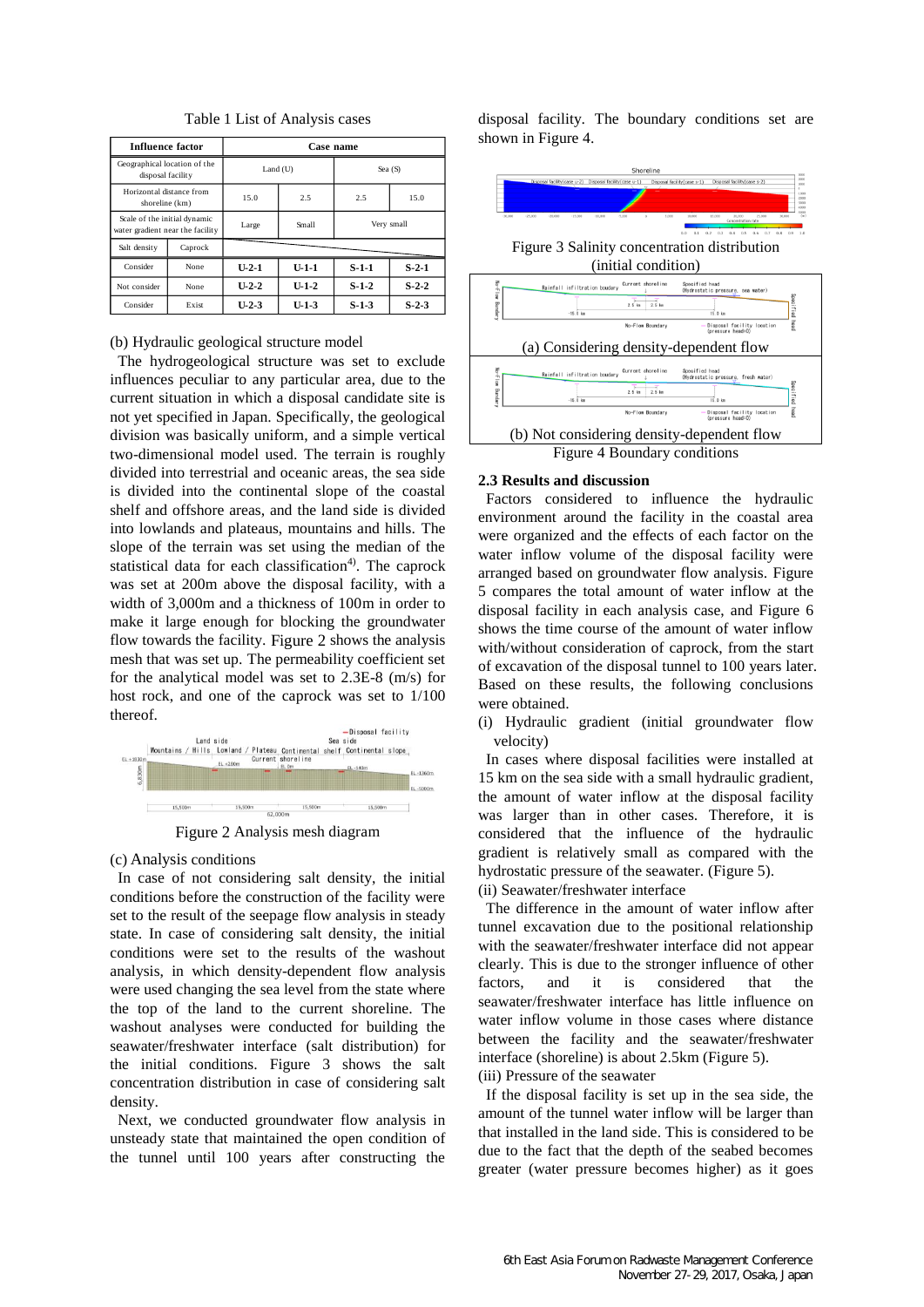further offshore. From the results of (i) and (ii), it is considered that the influence of seawater hydrostatic pressure on water inflow volume is relatively large compared with the influence of other factors.

(iv) Density-dependent flow

In the initial stage after excavation (about 1 to 10 years after excavation), the amount of water inflow at the disposal facility when not considering the density-dependent flow is slightly larger than that of considering the density-dependent flow. [\(Figure 5\)](#page-3-0). This trend is the same regardless of the geographical position of the disposal facility. It is assumed that the difference in the amount of water inflow is due to the initial hydraulic gradient near the disposal facility and the difference in density between salt water and fresh water. In addition, the effect of the initial state on the amount of water inflow in the facility gradually decreases as the open condition of the tunnel maintained for a long time (about 10 to 100 years after excavation) after excavation, and it reaches to the value defined by the boundary condition of the top surface of the model. Especially, in the land side, almost the same amount of water inflow is obtained regardless of whether the density-dependent flow is considered or not, since the upper boundary condition is the rain penetration boundary. In the sea side, the upper boundary is the water pressure of the seabed, so in the case considering the density-dependent flow, the water inflow tends to increase slightly due to the difference in salt density.

### (v) Caprock

When there is caprock above the facility, it will be less affected by the boundary conditions of the upper surface of the model than if it does not exist, so the tendency of the tunnel water inflow and its change does not depend on the geographical position of the disposal facility. [\(Figure 5,](#page-3-0)[Figure 6](#page-3-1)). Also, as time goes by, the influence of flow inhibition by caprock appears and the amount of water inflow decreases. Afterwards, when the unsaturated zone is formed above the facility, the water inflow tends to decrease markedly ([Figure 6](#page-3-1)).



<span id="page-3-0"></span>Figure 5 Comparison of the amount of water inflow at the disposal facility in each case



<span id="page-3-1"></span>Figure 6 Change over time of the amount of water inflow at the disposal facility due to the caprock considered/not considered (in land)

### **3. Influence of the operation procedure on the water inflow of the disposal tunnel**

To grasp the influence on the water inflow condition of the disposal tunnel considering the difference in the operation procedure, a method of modeling the tunnel deployment according to the operation procedure was investigated, using three-dimensional groundwater flow analysis. From the results of the research in 2 above, the hydrostatic pressure of sea water which is shown to have a large influence as a factor specific to the coastal area was considered in this analysis.

### **3.1 Hydraulic geological structure model**

As a prerequisite in this research, the target host rock is Neogene sedimentary rocks, the shape of the disposal pit is panel type, and the disposal concept is the vertical disposal method. Regarding the hydraulic geological structure model for the same rock, NUMO has already developed a geological environment model that considers the current generic stage<sup>5)</sup>. Therefore, three-dimensional models in three different scale; the wide scale, the disposal site scale, and the near field scale respectively, were constructed in this study based on the hydraulic geological structure model developed by NUMO. We aimed to construct a hydrological analysis system based on the nesting method that enables evaluating groundwater flow field consistently in different scales.

The wide scale model and the disposal site scale model have been constructed so far. We modeled the hydraulic geological structure fractures and faults by substituting equivalent permeability coefficients considering their permeability. The disposal tunnel was not modeled in the wide scale model, but it was modeled in the disposal site scale model as a group of nodes given the pressure head of 0 m. The hydraulic geological structure model of each scale made is shown in [Figure 7.](#page-4-0)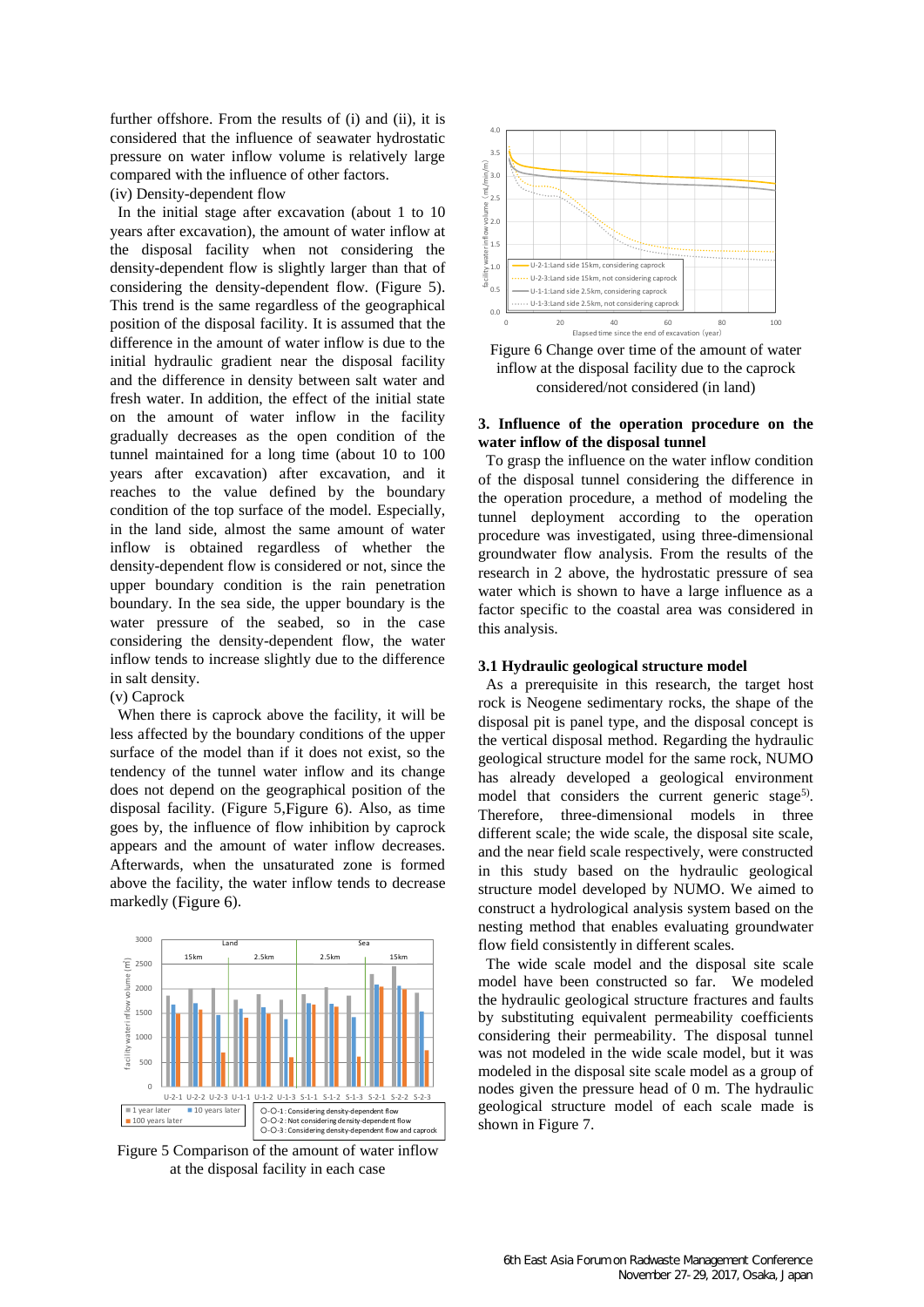

<span id="page-4-0"></span>Figure 7 Hydraulic geological structure model of each scale (bird's eye view)

### **3.2 Groundwater flow analysis**

Using both the wide scale and the disposal site scale described in 3.1, we analyzed groundwater flow considering the excavation order of the main tunnel and disposal tunnel in one panel, and evaluated the influence of the disposal facility on the water inflow volume. Steady flow analysis was carried out for the wide scale model, and unsteady flow analysis was carried out for the disposal site scale model, and as mentioned above, the latter boundary condition was handed over from the former analysis result. A list of analysis cases is shown in Table 2.

Table 2 List of analysis cases

| Case set | Excavation procedure                                      |  |  |
|----------|-----------------------------------------------------------|--|--|
| Case 1   | Excavate the entire main tunnel and disposal              |  |  |
|          | tunnel at once.                                           |  |  |
| Case 2   | 1) Excavate the main tunnel at once.                      |  |  |
|          | 2 Excavate the disposal tunnels at the same time          |  |  |
|          | 4 years after 1.                                          |  |  |
| Case 3   | $\textcircled{\tiny{1}}$ Excavate the main tunnel at once |  |  |
|          | 2 Excavate the disposal tunnel in three phases            |  |  |
|          | years after $(1)$ .                                       |  |  |

#### **3.3 Analysis condition**

From the engineering point of view, the location of the disposal facility under the coastal seabed is said to be about 15 km from the shoreline. The location of the disposal facility has been obtained from the results of the research in 2 above, that the influence of the hydrostatic pressure of the seawater is greater toward the ocean. Therefore, the location of the disposal facility was set as a conservative setting at 15 km offshore from the shoreline. In this model, the seabed located 15 km offshore from the shoreline is E.L.-135m, and the disposal facility is installed at a depth of 500m (E.L.-635m) from the seabed. Also, in the land side the terrain has a slope of 1% of the terrain up to the 15 km from the shoreline. In the three-dimensional analysis, these settings are followed, and the boundary condition shown in [Figure 8](#page-4-1) is given to the wide scale model. Based on the result of the analysis in the wide scale model, the boundary conditions of the disposal site scale model were set to the outer peripheral surface of the model as fixed pressure heads.



<span id="page-4-1"></span>Figure 8 Boundary condition of the wide scale model

#### **3.4 Results and Discussion**

To grasp the influence of the operation procedure on the water inflow condition of the disposal tunnel, groundwater flow analysis was carried out in consideration of the excavation order of the main tunnel and disposal tunnel. The analysis results are shown in [Figure 9](#page-5-0) to [Figure 12.](#page-5-1) From the results, the following conclusions were obtained on the influence of the disposal tunnel on water inflow volume.

- ・Assuming the emplacement of buffer material starts about 10 years after the main tunnel excavation, the amount of water inflow in the main tunnel and disposal tunnel at that time will be nearly the same value in any case, and it is not different regardless of the excavation process ([Figure 9](#page-5-0), [Figure 10](#page-5-2)).
- Considering the excavation process, it is possible to evaluate a sudden change in the amount of water inflow immediately after excavation ([Figure 9](#page-5-0), [Figure 10](#page-5-2)). However, this study is the result of excavation of multiple disposal tunnels at once, and we are to consider more detailed excavation process as a future subject.
- Comparing the total amount of water inflow from the early days of excavation, Cases 2 and 3 are fewer than Case 1. This is due to changes in the range in which water inflow is drawn as the excavation progresses. Accordingly, it is considered that more realistic water inflow can be evaluated by considering the excavation process in detail ([Figure 11](#page-5-3)).
- ・The amount of water inflow at the disposal tunnel showed a tendency to increase as it was closer to the edge (rock) of the disposal facility [\(Figure 12\)](#page-5-1). It is considered that this is because the rock side keeps higher water pressure than the tunnel side.